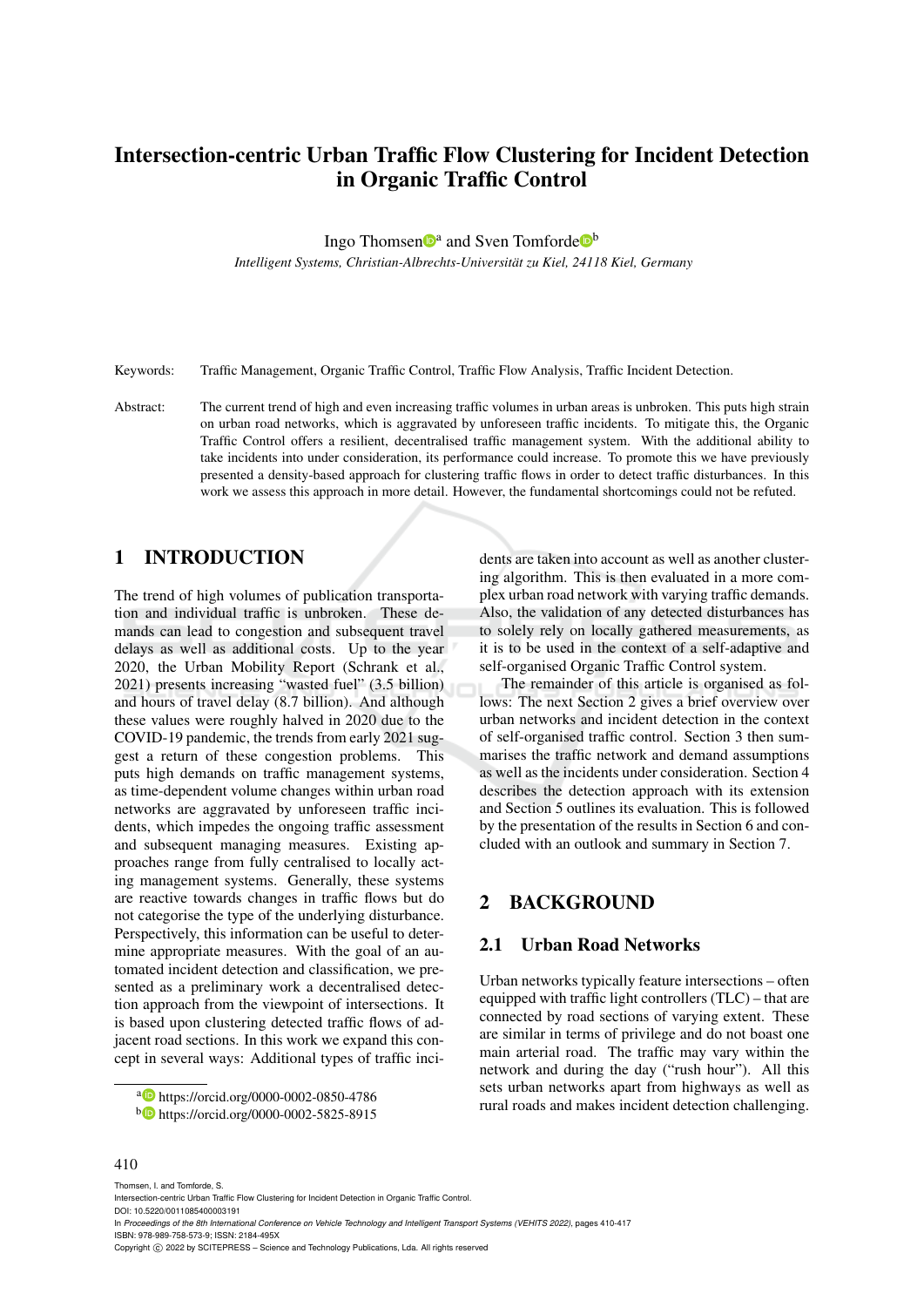#### 2.2 Traffic Incident Detection

Unforeseen incidents, such as accidents, road blockages, or forced speed reductions, often require prompt management reactions. The efforts to at least partly automate this go back decades. Research into Automated Incident Detection (AID) started in the seventies. For example, the California Algorithm (Payne, 1975) uses decision trees and thresholds. Like other approaches, it relies on induction loop detectors, which were later used for AID in the context of timeseries analysis (Ahmed and Cook, 1980) or mathematical models for traffic flows (Lin and Daganzo, 1997). More recent approaches also consider other sensor data, such as video feeds (Shehata et al., 2008). All these approaches are restricted in some way, though, be it that they are designed solely for highways or do not try to assess the type of the underlying incident. Furthermore, these are no integrated traffic solutions which take this information as a basis for measures or route recommendations.

Our previous work (Thomsen. et al., 2021) presented a decentralised approach for detection, based on (simulated) induction loop counts. Traffic flows derived from these are then clustered to identify significant flow changes. It was shown that well pronounced road closures can be detected. In this paper we present an extended assessment of the approach.

#### 2.3 Organic Traffic Control

An area of application for AID is Organic Traffic Control (OTC) (Prothmann et al., 2009), a selfadaptive and self-organised traffic management system. It follows the principles of Organic Computing (Müller-Schloer and Tomforde, 2017): Creation of technical systems that exhibit "life-like" behaviour, often by transferring design-time decisions to runtime. Other methods are Reinforcement Learning, self adaptation, or applying the Observer/Controller design pattern. Figure 1 shows the pattern as a multilevel O/C architecture in OTC. The system offers several abilities: Management of traffic light signalisation, route guidance for drivers as described in (Sommer et al., 2016), and formation of progressive signal systems ("green waves"), here as a decentralised, distributed approach (Tomforde et al., 2008a).

## 3 TRAFFIC NETWORK MODEL

The same traffic simulator (Aimsun SLU, 2010) as with the OTC in Section 2.3 is used to model the road networks, the traffic demands, and incurring in-



Figure 1: Multilevel OTC architecture from (Tomforde et al., 2008b): The System under Observation and Control (SuOC), the rule-based control layer 1 which features a Learning Classifier System (LCS), and the layer 2 for creating new rules with the help of evolutionary algorithms (EA).

cidents. For the assessment of the approach several assumptions are made regarding these elements.

#### 3.1 Simulated Network

**HNO** 

As depicted in Figure 2, the regular Manhattan road network under consideration consists of 21 junctions. The connecting double-lane sections of 150m each have a dedicated turning lane for vehicles going to the left (see Figure 3 for more details) as well as a detector at the beginning and end of each road section. These simulated induction loops count the passing vehicles per simulation step of 1s. Furthermore, each incoming road section of a junction is equipped with a traffic light controllers (TLC), which follow a phase-based signalisation schedule. These 4 fixed non-conflicting signal groups – "vertical to left" (10s), "vertical to right and straight on" (25s), "horizontal to left" (10s), and "horizontal to right and straight on"  $(25s)$  – are synchronised and the same for all junctions. The outer junctions are connected to centroids through which the simulated vehicles enter and leave the network. Our previous work (Thomsen. et al., 2021) points to a fringe effect, where traffic and the resulting flow measurements are atypical: Vehicles randomly enter the network – independent from any traffic light phase. This would not typically be the case in an urban road network. Therefore, we only consider the inner 9 intersections, while the others act as kind of buffer and enqueue the vehicles into the "regularly phased traffic".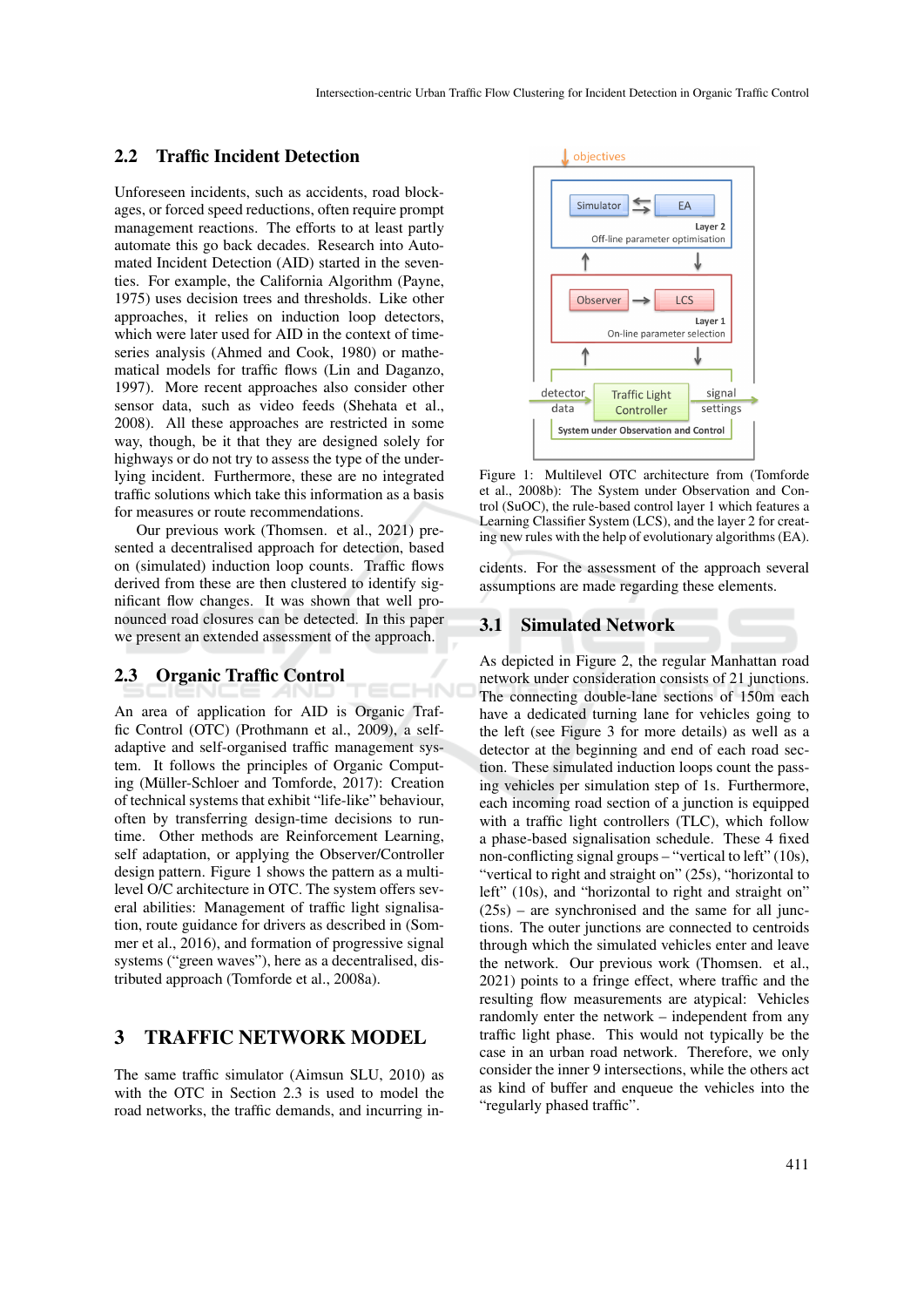

Figure 2: Embedded 3x3 network: The highlighted inner 9 junctions – "top left" (TD) via "middle middle" (MM) to "bottom right" (BR) – are investigated. The others are connected to the centroids (traffic producer/consumer) and act as "buffer" so the traffic enters the inner grid synchronised.

Table 1: *Normal Traffic Demand* of 4000 *vehicles*/*h*: A primary (eastward), a secondary (westward) traffic demand as well as tertiary demands in both north-south directions and two low diagonal demands between the corner centroids.

| O/D centroids                       | vehicles per hour |
|-------------------------------------|-------------------|
| W1, W2, W3 $\rightarrow$ E1, E2, E3 | 200 each          |
| E1, E2, E3 $\rightarrow$ W1, W2, W3 | $100$ each        |
| N1, N2, N3 $\rightarrow$ S1, S2, S3 | 50 each           |
| $S1, S2, S3 \rightarrow N1, N2, N3$ | 50 each           |
| $SW \leftrightarrow NE$             | 100               |
| $NW \leftrightarrow SE$             | 100               |

### 3.2 Traffic Demand

A common approach to describe traffic volumes in road networks are origin-destination (O/D) matrices, which specify the number of vehicles, that traverse from each entry point to each exit point. O/D matrices can be layered and/or combined to model complex and time-variant traffic volumes. The static demand used in this work is detailed in Table 1. It varies along the general directions. These primary, secondary, and tertiary demands enable the simulation of diverse traffic volumes within the road network.

### 3.3 Incident Types

A traffic incident is a one-time event which alters a roads capacity and can trigger changes in traffic volumes. It can be characterised in various ways with regard to severity, location and temporal aspects. Here, we consider three static incidents which are confined

412

to incoming and outgoing roads. Section 3.3 depicts how they are modelled using the traffic simulator.

- Section Closure. A common incident (e.g. due to an accident or planned roadworks) is the total blockage of all lanes of a road in one direction. Vehicles are then prohibited to enter such a section.
- Lane Closure. In road sections with multiple lanes, one or more lanes can be blocked, while the remaining ones can be used normally. Also, towards the end of that section near the junction vehicles might be permitted to cross a blocked lane to reach a left-turning lane.
- Partial Lane Closure. Unlike lane closures, only (a variable length) of a lane is closed.



Figure 3: Incidents in a road section from a junction A to B as simulated in (Aimsun SLU, 2010). In case of the section closure, the simulation can end up in a deadlock situation, when after the incident activation, cars already within the intersection have to change their direction. Therefore, additional turn closures are activated which prevent in time the respective cars entering the junction in the first place.

# 4 DETECTION PROCEDURE

The detection of incidents is intersection-centric and takes only the adjacent detectors of the "sensor horizon" into account. The traffic flows based on the detector counts are then clustered and used for detection.

# 4.1 Traffic Flows

The detector counts are collected for each simulation step. As the intersections are also equipped with TLCs that use a phase-based signalisation schedule,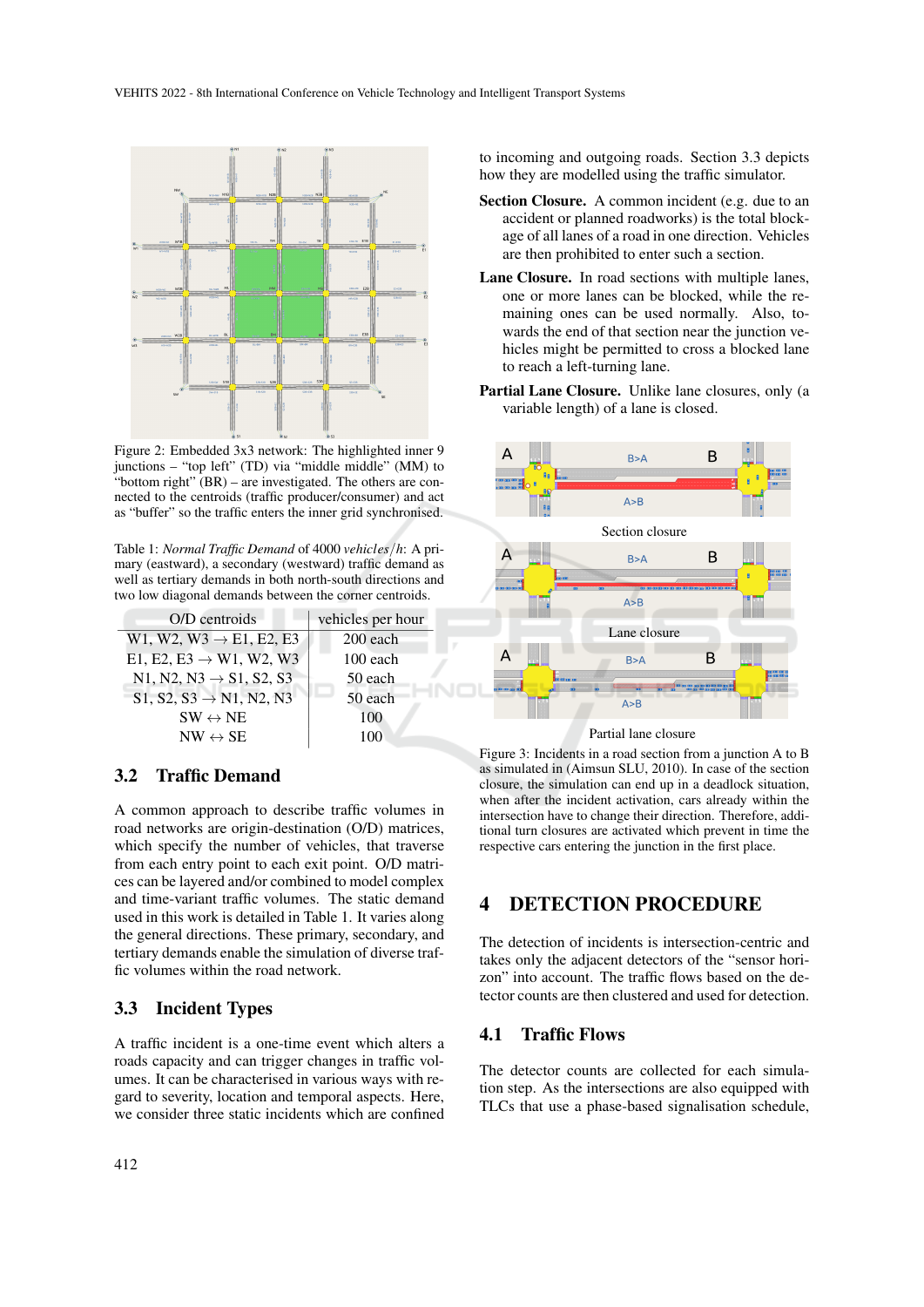there are obviously times with no detector counts in each section: red light phases. To compensate for this, the flow per section is computed with regard to the 90s duration of the control cycle:

$$
flow = \frac{3600 \times counts}{90s}
$$

### 4.2 Clustering

Traffic state estimation using sensors results in potentially n-dimensional time series data. Here, we rely on single detector stations that signalise per-lane occupancy. Based on that, feature extraction can describe the time-dependent behaviour and derive statistical statements. The basic assumption of our work is that the behaviour of these detector-based time series responds to different types of incidents.

To turn this into a window-based analysis means comparing known flow patterns with those that do not match the already seen behaviour. Technically, we approach this using clustering: The usual traffic behaviour with its different demands is expected to form re-occurring feature samples in the n-dimensional state space – while incidents produce significantly different samples. The detection is achieved by finding structure in the data – those regions that are covered by more dense observations are grouped together and newly occurring groups can indicate incidents.

We focus on the distance and density aspect. The field of unsupervised learning comes with a variety of different techniques (Xu and Wunsch, 2005; Hastie et al., 2009) – but for the aspect of distanceand density-based clustering, OPTICS and DBSCAN are most commonly applied. They have advantages for high dimensions, unknown number of clusters, uneven cluster shapes and unbalanced data and are almost parameter-free compared to other solutions (Campello et al., 2020). Both methods are used.

#### DBSCAN

In line with our previous work, we apply *DBSCAN – Density Based Spatial Clustering of Applications with Noise* (Ester et al., 1996) in conjunction with the Euclidean measure to calculate the distance between two points (time/flow values here). DBSCAN uses this distances to calculate the density of data points. The method requires only two parameters – radius ε and *minPts* – to identify clusters based on "density-reachability": The  $\varepsilon$ -neighbourhood  $N_p$  of a point *p* contains all points within that radius. If there are at least *minPts* of these points, they are "densityreachable" and the first of three kinds of points:

core points. directly density-reachable points

density-reachable. points at the edge of a cluster that are reachable form a core point

noise points. residual points that belong to no cluster

A cluster then contains at least one core point and all is directly or indirectly reachable points – at least *minPts* points in total.

#### **OPTICS**

A method closely related to DBSCAN is *OPTICS – Ordering Points To Identify the Clustering Structure* (Ankerst et al., 1999). It requires the same parameters, although the main effect of selecting ε is to reduce the algorithm's complexity.

In contrast to DBSCAN, it aims at processing high density points first: For each point *p*, the "core distance"  $CD_p$  is calculated, which is the minimal radius to encompass *minPts* − 1 other points. Furthermore, the "reachability-distance" of  $p$  to another point  $q$  is defined as  $max(CD_p, dist(p,q))$ , with *dist* being the real distance between *p* and *q*. Starting with a random point, OPTICS continuously adds points from the ε neighbourhood, based on the best reachabilitydistance and assembles a cluster. Using this ordering, it is even possible to find nested clusters.

#### 4.3 Detection

The simulation is assumed not to start with an incident. A newly appearing cluster of flows is then regarded as an incident candidate. As we pursue an intersection-centric approach in this context, we only have information about the adjacent sections. Consequently, we cannot rely on the validation strategies from (Thomsen. et al., 2021), as they require information about incidents of sections further away.

### 5 EVALUATION

The detection approach in Section 4 suggests a considerable effort to determine the clustering settings manually. Therefore, an automated parameter grid search was applied. The evaluation of the approach was mainly conducted using the Scikit-learn framework (Pedregosa et al., 2011). The detector values from the simulations in Aimsun Next where gathered using a plug-in which was written for that purpose.

#### 5.1 Incidents

Three representative incidents – a section closure, a lane closure (left lane closed off), and a partial lane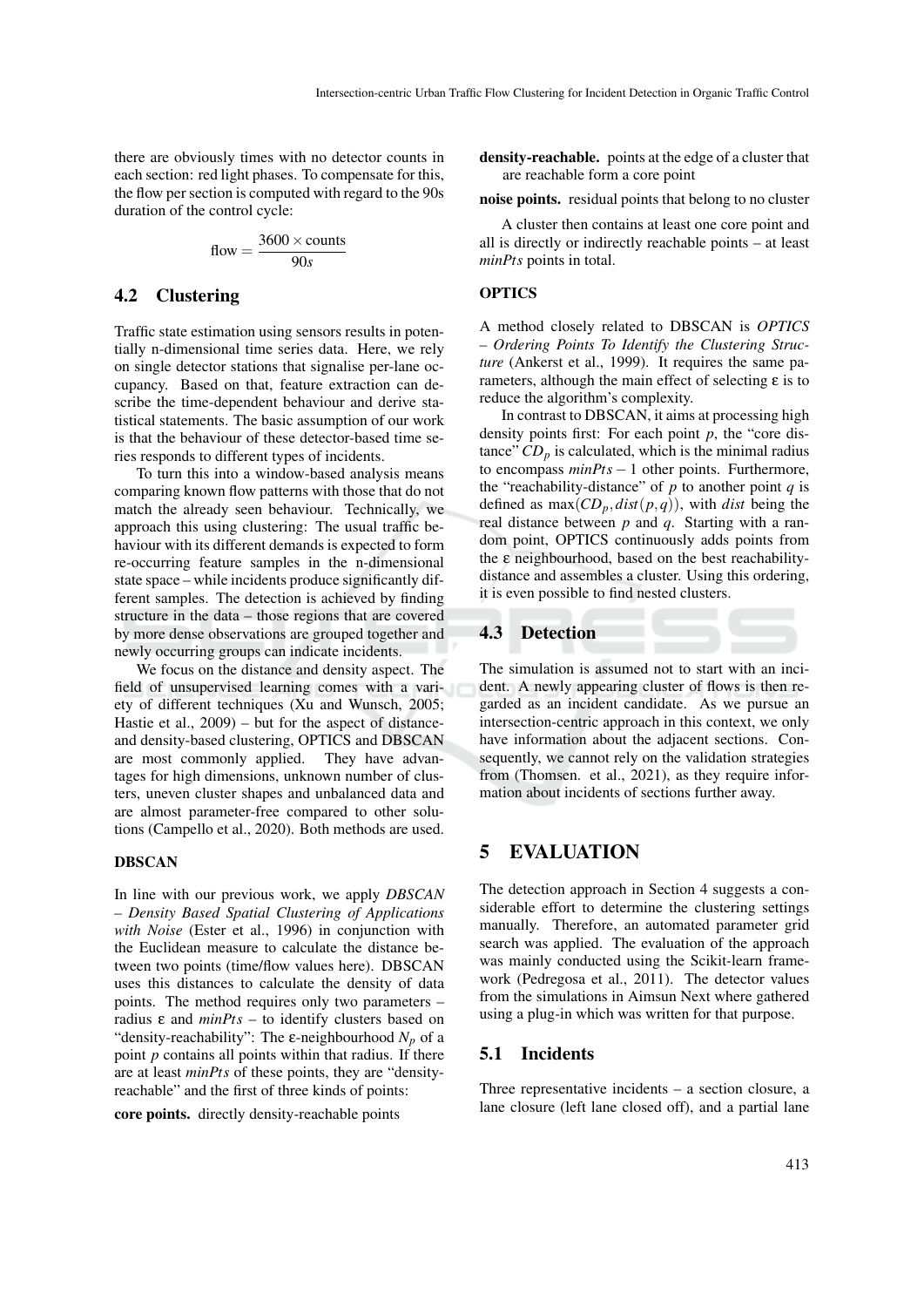

Figure 4: Traffic flows in *vehicles*/*hour*, which are compiled from the point of view of the MM intersection. The higher primary and secondary demands are discernible in the flows involving the ML, MM, and MR sections, compared to the tertiary demands in north-south direction. The incoming TM>MM section features a full section closure from 0:30 – 0:45, which is apparent due to the drop in traffic flow.

closure (left lane closed off from 50m to 100m) – were set up with 3 different durations (all starting after half an hour): *5, 15 and 30* minutes. These combinations of incidents and times were situated in every section, which implies one separate simulation each. This also means that any one incident is assessed twice: once in an incoming section for one intersection, and once in an outgoing section from the point of view of the other junction. Due to the diversified vehicle loads described in Section 3.2, all incidents are observed under varying traffic demands.

#### 5.2 Simulations

All simulations lasted for 60 minutes each and were conducted twice with different traffic volumes: The *normal demand* outlined in Table 1 and a *high demand* featuring twice that volume. Finally, all these simulations were carried out 5 times. These "replications" in Aimsun Next are based upon varying (pseudo) random numbers and provide similar distributions of vehicle counts for each simulation.

### 5.3 Criteria

Based on the counts of true and false positives respectively negatives (*T P*, *FP*, *TN*, and *T P*), we consider two criteria: the false positive rate *FPR* and the true positive rate *T PR* (detection rate *DR* in this context):

$$
DR = TPR = \frac{TP}{TP + FN}
$$

$$
FPR = \frac{FP}{FP + TN}
$$

#### 5.4 Parameter Search

For DBSCAN and OPTICS, regularly distributed parameter sets are used. The upper and lower limits for these are based on our previous findings (Thomsen. et al., 2021) and manual exploration. For DBSCAN, combinations of ε and the *minPts* parameter are evaluated with regard to *DR* and *FPR*, while for the OP-TICS clustering only *mitPts* is varied. The Euclidean distance measure is used in both algorithms.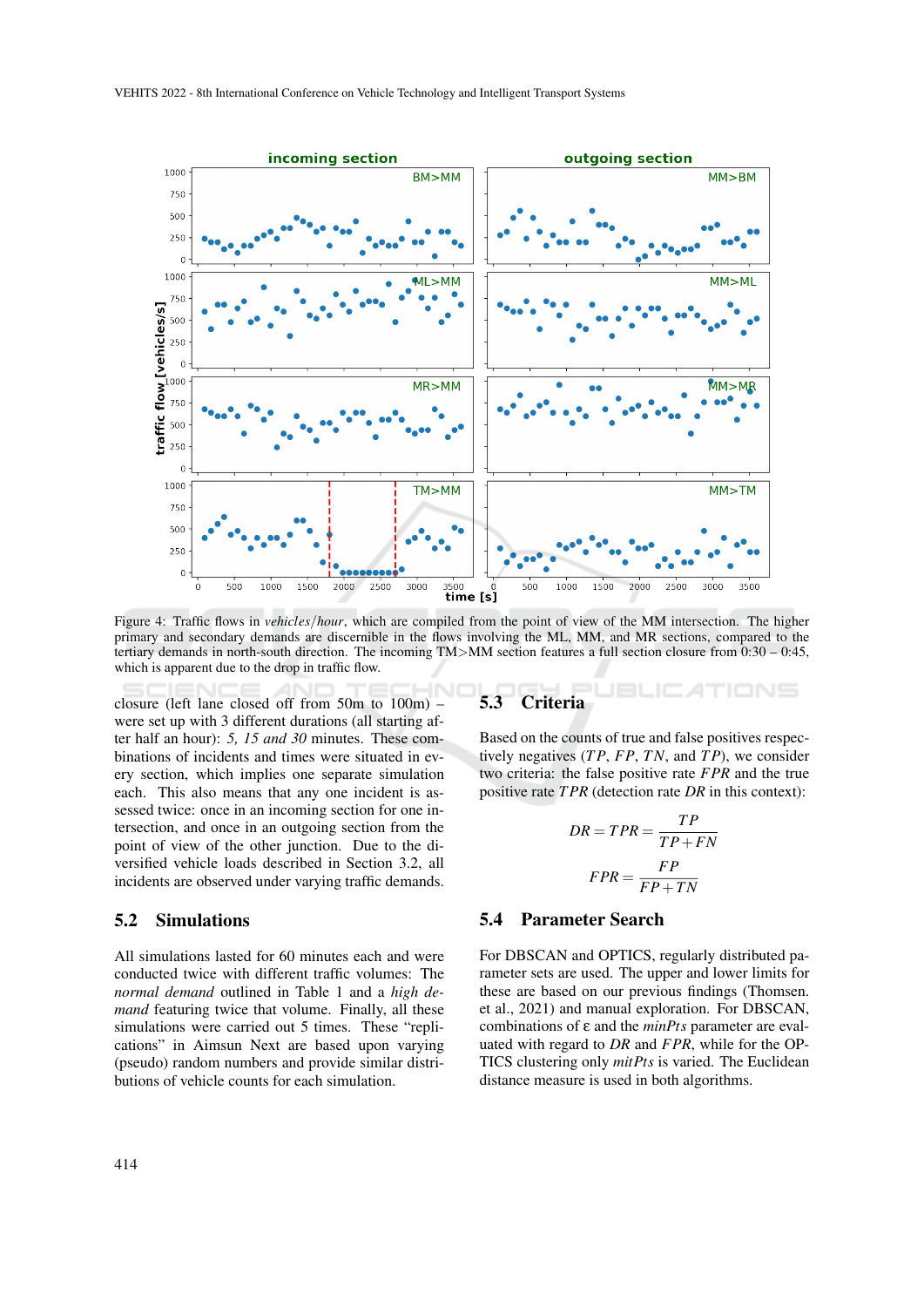# 6 RESULTS

Section 5 outlines the different demand and incident combinations. As each incident is rated twice, 720 samples are analysed from the point of view of the 9 intersections. After applying both clustering methods in combination with 240 parameter sets, the intersection-centric detection is calculated, taking all 8 sections into account. For example, a correct identification, with respect to Section 5.3, results in *one TP* and *7 TN*. For an identification, the true and the detected time intervals must overlap by at least 50%. In the following, the best parameter sets are shown. They all have a 100% detection rate.

### 6.1 Section Closures

As expected, the flow decrease is most pronounced in case of section closures. Sometimes, this even results in only one single cluster for all sections (see Figure 3). Hence, as a straightforward approach, exactly one flow cluster is requisite for the detection. Table 2 shows the respective settings with very low false positive rates.

Table 2: Best performing clustering for section closures. DBSCAN exhibits low false positive rate for normal traffic demands, which increases in case of high demand – even more so if the incidents with the short duration of 5 minutes are included (denoted by \*). OPTICS shows a high *FPR*.

| method        | demand  | $\mathcal{E}$ | minPts | <b>FPR</b> |
|---------------|---------|---------------|--------|------------|
| <b>DBSCAN</b> | normal  | 0.3           |        | 0.01       |
|               | high    | 0.3           |        | 0.38       |
|               | normal* | 0.4           |        | 0.57       |
|               | high*   | 0.7           |        | 0.60       |
| <b>OPTICS</b> | normal  |               |        | 0.93       |
|               | high    |               |        | 0.97       |
|               | normal* |               |        | 0.93       |
|               | high*   |               |        | 0.96       |

### 6.2 Lane Closures

In the case of lane closures, the changes in traffic flows are less strong, even in case of high demands. Table 3 shows the higher false positive rates. Also, there is minimal difference in performance when the incidents with a short duration are included.

#### 6.3 Partial Lane Closures

Similar to the lane closures, the traffic flow changes are weak and the false positive rates are similar (see Table 4). Again, OPTICS shows a very high *FPR*.

| Table 3: Best performing clustering for lane closures. Com- |
|-------------------------------------------------------------|
| pared to the section closures, DBSCAN shows higher false    |
| positive rates, yet still outperforms OPTICS. The inclusion |
| of the short 5-minute incidents is denoted by *.            |

| method        | demand    | ε.  | minPts | <b>FPR</b> |
|---------------|-----------|-----|--------|------------|
| <b>DBSCAN</b> | normal    | 0.4 | 5      | 0.49       |
|               | high      | 0.8 | 2      | 0.52       |
|               | $normal*$ | 0.4 | 5      | 0.50       |
|               | high*     | 0.8 |        | 0.58       |
| <b>OPTICS</b> | normal    |     |        | 0.90       |
|               | high      |     |        | 0.95       |
|               | normal*   |     |        | 0.91       |
|               | high*     |     |        | 0.94       |

Table 4: Best performing clustering (partial lane closures). The inclusion of the 5-minute incidents is denoted by \*.

| 0.46 |
|------|
| 0.43 |
| 0.48 |
| 0.47 |
| 0.96 |
| 0.95 |
| 0.97 |
| 0.96 |
|      |

### 6.4 Observations

Some high demand simulations show the occurrence of subsequent incidents: Figure 6 suggests that due to a section closure, additional congestions build up in other sections. It also shows the overlapping clusters of varying density produced by OPTICS, while the DBSCAN clustering corresponds to a proper segmentation. This makes the detection with OPTICS challenging and results in the high FPRs described above.

# 7 CONCLUSIONS

The results from Section 6 strengthen our previous insight that traffic flow clustering works for section closures, but is challenging for other incident types. Also, some limits become apparent. For example, including short incidents tends to increase the false positive rates. And due to the minimal number of points necessary to form a cluster, shorter incidents (e. g. less than two signalisation cycles) cannot be detected. The simulated road network, combined with varied traffic demands is more complex than in our previous work. However, with the assumptions from Sections 3 to 4, the simulations are still far from real-life: Traf-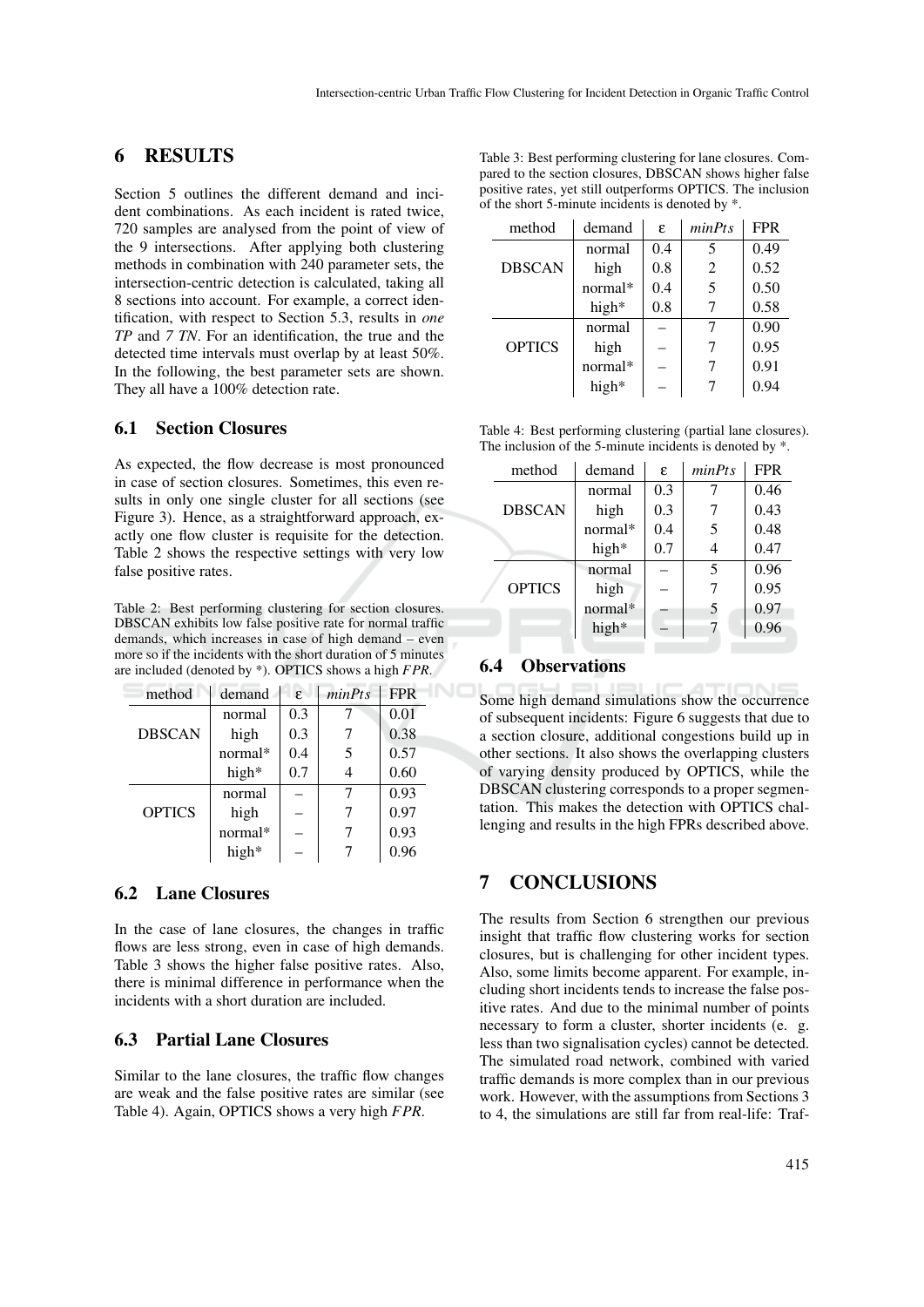

Figure 5: Exemplary DBSCAN clustering ( $minPts = 5$ ,  $\varepsilon = 0.2$ ) of normal traffic flows from Figure 4 in combination with the section closure. These settings results in one single cluster of reduced flows, while all others are treated as noise by DBSCAN.

fic demands and concurrent incidents cause more dy-(grant TO 843/5-1). We acknowledge this support. namic situations. Combined with more complex networks, a complete or even an exhaustive simulation of traffic situations using this approach is impossible.

Therefore, future work is planned to go into two directions: First, the concept of traffic flows as the base for detection is relinquished. Instead, the detector counts are used directly to define features, while ML methods such as Random Forests, Support Vector Machines, and Artificial Neural Networks are adopted as classifiers. Second, the intersection-centric approach is improved by a collaborative validation: Relevant upstream and downstream neighbours are contacted about their information about disturbances or additional detector readings. Subsequently, these responses are used to validate locally detected incidents.

### ACKNOWLEDGEMENTS

This research was supported by the Deutsche Forschungsgemeinschaft, DFG, in the context of the project "Zwischenfall-bewusstes resilientes Verkehrsmanagement für urbane Straßennetze (InTURN)"

## **REFERENCES**

- Ahmed, S. and Cook, A. (1980). Time series models for freeway incident detection. *Transp. Eng. J of the Am. Soc. of Civ. Eng.*, 106(6):731–745.
- Aimsun SLU (2010). *Aimsun Next Professional, Version 22*. Barcelona, Spain.
- Ankerst, M., Breunig, M. M., Kriegel, H.-P., and Sander, J. (1999). OPTICS. In *Proceedings of the 1999 ACM SIGMOD international conference on Management of data - SIGMOD '99*, New York, New York, USA. ACM Press.
- Campello, R. J., Kröger, P., Sander, J., and Zimek, A. (2020). Density-based clustering. *Wiley Interdisciplinary Reviews: Data Mining and Knowledge Discovery*, 10(2):e1343.
- Ester, M., Kriegel, H.-P., Sander, J., and Xu, X., editors (1996). *A Density-Based Algorithm for Discovering Clusters in Large Spatial Databases with Noise*, volume 96.
- Hastie, T., Tibshirani, R., and Friedman, J. (2009). Unsupervised learning. In *The elements of statistical learning*, pages 485–585. Springer.